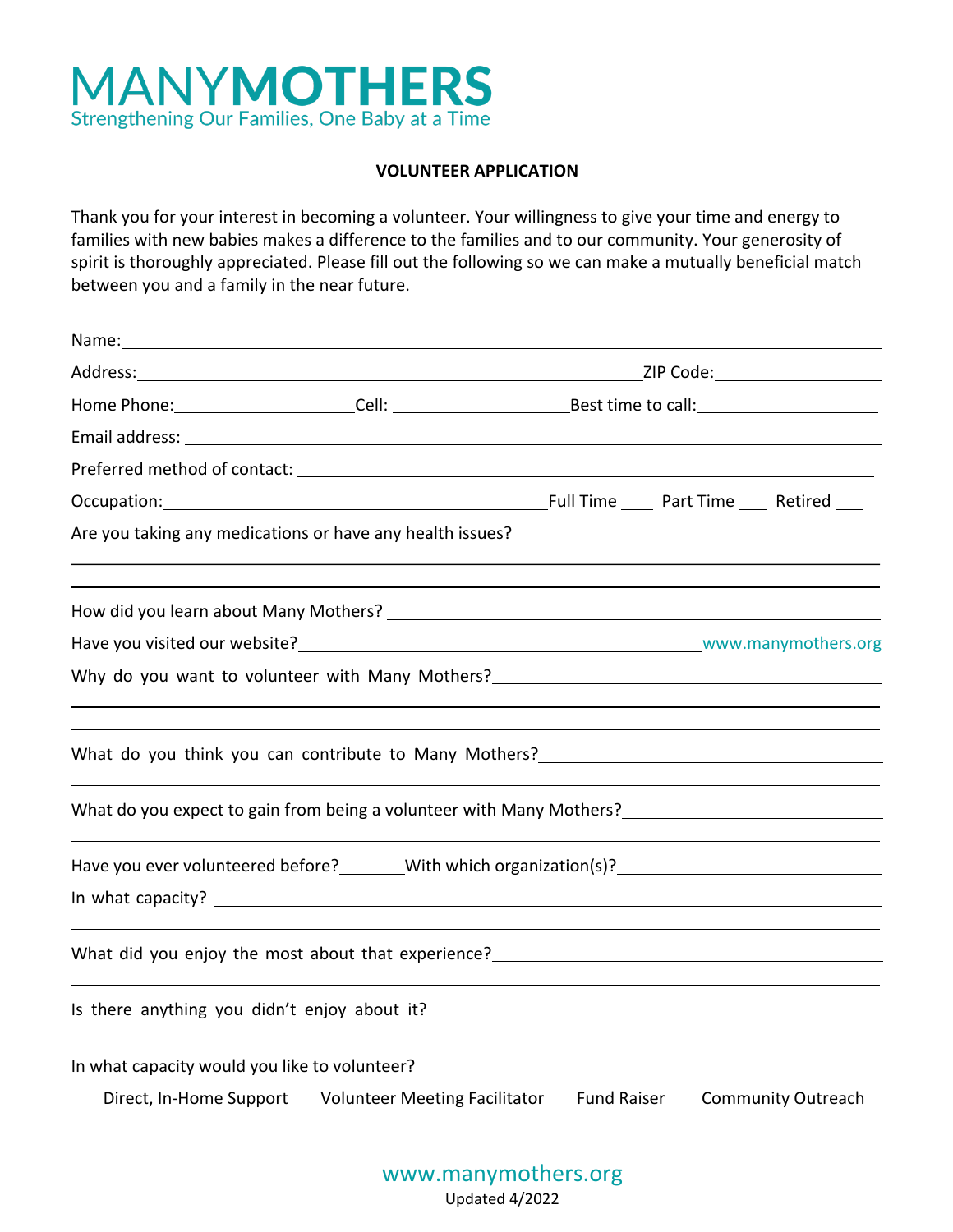What is your preferred schedule for volunteering? (weekdays, evenings, weekends) \_\_\_\_\_\_\_

Date available to start volunteering

Please add any additional skills/experiences/education/languages spoken that may be helpful in making a good match with a family

Do you have any allergies or other concerns that should be considered when matching?

# **HOW MAY I SUPPORT A NEW CAREVIVER?**

As a Many Mothers volunteer, YOU may choose the types of tasks you offer new families. Please check all that interest you since different families need diverse kinds of support and you will be matched with those who need what you can offer. Thank you.

# **Infant/Child Care**

- Care for older child(ren) while the caregiver feeds/bonds with their infant
- Care for the baby while the caregiver spends time with their older child(ren)
- Care for the baby while caregiver showers, rests, exercises, reads, works, cleans house, etc.
- Change baby's diaper
- Go for a walk together with the caregiver and baby

### **Light Housekeeping**

- Wash and fold a load of baby/child laundry (if machines are in the home)
- Sort clothes that infant has outgrown and prepare for donation to local non-profit
- Prepare a family meal (using recipes and ingredients provided by them)
- Prepare a snack and drink for the caregiver while they feed the baby
- Load the dishwasher and wash the dishes/pots in the sink
- Water indoor plants

### **Tasks around Town**

- Pick up a few essential items from the supermarket (with funds provided by the family)
- **Nun errands together**
- **Accompany caregiver to a doctor appointment**
- Accompany caregiver, infant, and child(ren) to the playground
- Accompany caregiver to a Many Mothers' fund raising or social event
- Deliver donations to non-profit agency serving families in Santa Fe

# **Miscellaneous Tasks**

- Assist caregiver in filling out applications (GED, WIC, Drivers License, social services)
- **Have tea together and enjoy sharing personal stories**

# www.manymothers.org

Updated 4/2022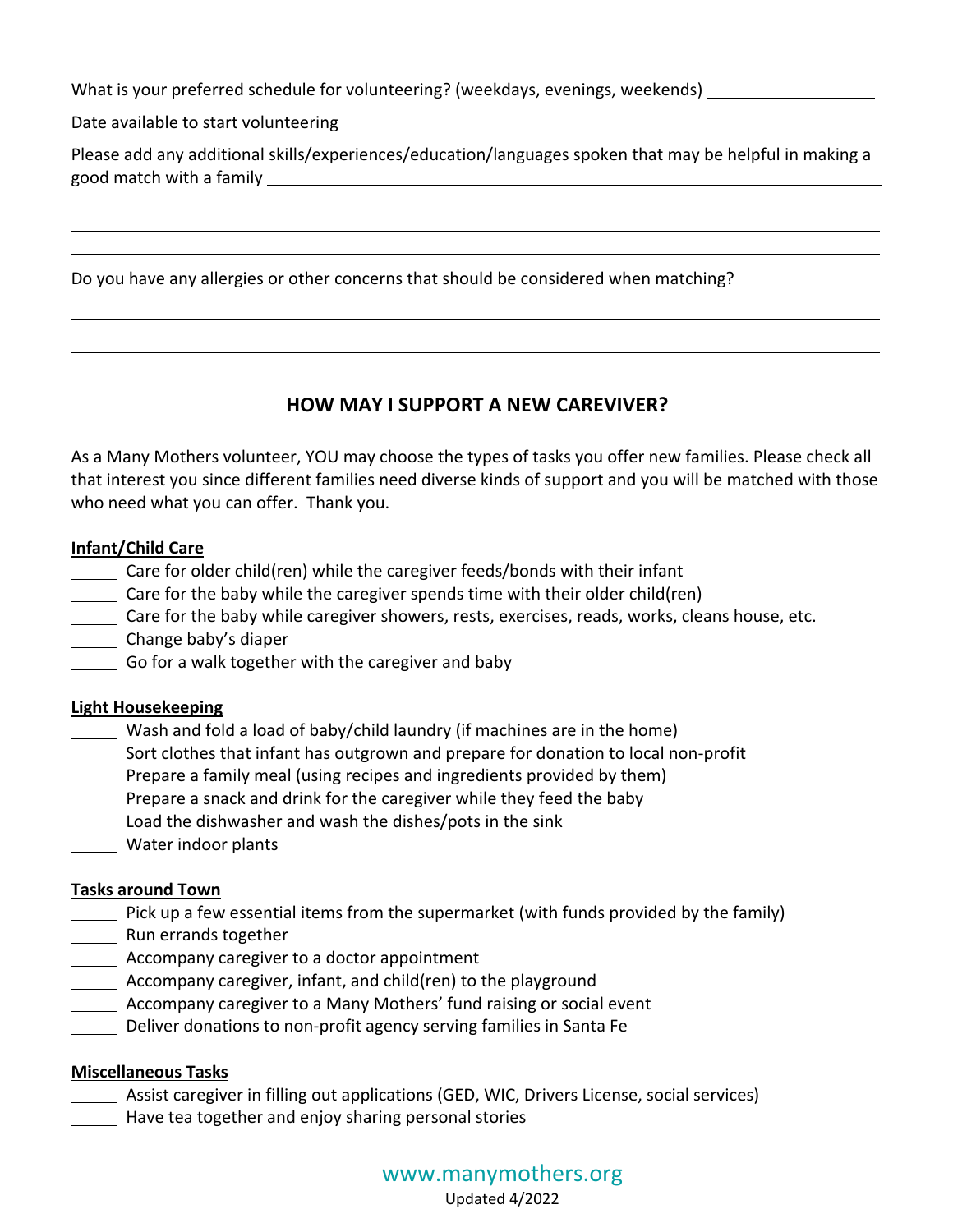# **MANYMOTHERS** Strengthening Our Families, One Baby at a Time

#### **VOLUNTEER CONFIDENTIALITY AGREEMENT**

As a Many Mothers' volunteer, I understand that I am a representative of the Many Mothers' organization. I understand that what I do directly reflects upon Many Mothers and the integrity of its programs. I understand that I must maintain the privacy and confidentiality of any and all information that pertains to the families that receive service through Many Mothers, the families I serve, as well as the others I may hear about. I recognize the value and sensitivity of confidential information and understand that it is protected by law (HIPAA-Health Insurance Portability & Accountability Act).

I agree to maintain high standards of confidentiality, as required in my role as a volunteer service provider with Many Mothers. I agree to keep all participants' information confidential, for an indefinite period of time, even after I may no longer be volunteering with Many Mothers.

The following is critical to remember;

- 1. There may be times when a child, individual or family may share information with me that is personal and confidential. My relationship with the child, individual or family, their personal and financial situations and their personal affairs are privileged and confidential information.
- 2. I will only speak in generalities, being cautious not to talk about specific persons, their homes, their problems, their personal lives, their financial situations nor anything that could identify a family to others, except when reporting to the Many Mothers' staff or at a Volunteer Meeting where confidentiality is respected and maintained by all present.
- 3. If I believe I have seen or heard something that causes me to be concerned for the health and/or welfare of a child or individual in the home, I will speak to Many Mothers' staff candidly and with the appropriate details to describe the problem. This is the only case where names and addresses may be used.
- 4. As a volunteer and representative of Many Mothers, I am encouraged to speak about the Many Mothers' programs, its benefits and the pride I take in my service.

I agree to follow the above rules of confidentiality. I understand that failure to do so may result in dismissal as a volunteer of Many Mothers.

| <b>VOLUNTEER:</b>   |      | Many Mothers' Staff    |      |  |  |
|---------------------|------|------------------------|------|--|--|
|                     |      |                        |      |  |  |
|                     |      |                        |      |  |  |
|                     |      |                        |      |  |  |
|                     |      |                        |      |  |  |
|                     |      |                        |      |  |  |
| Volunteer Signature | Date | <b>Staff Signature</b> | Date |  |  |
|                     |      |                        |      |  |  |
|                     |      | www.manymothers.org    |      |  |  |

Updated 4/2022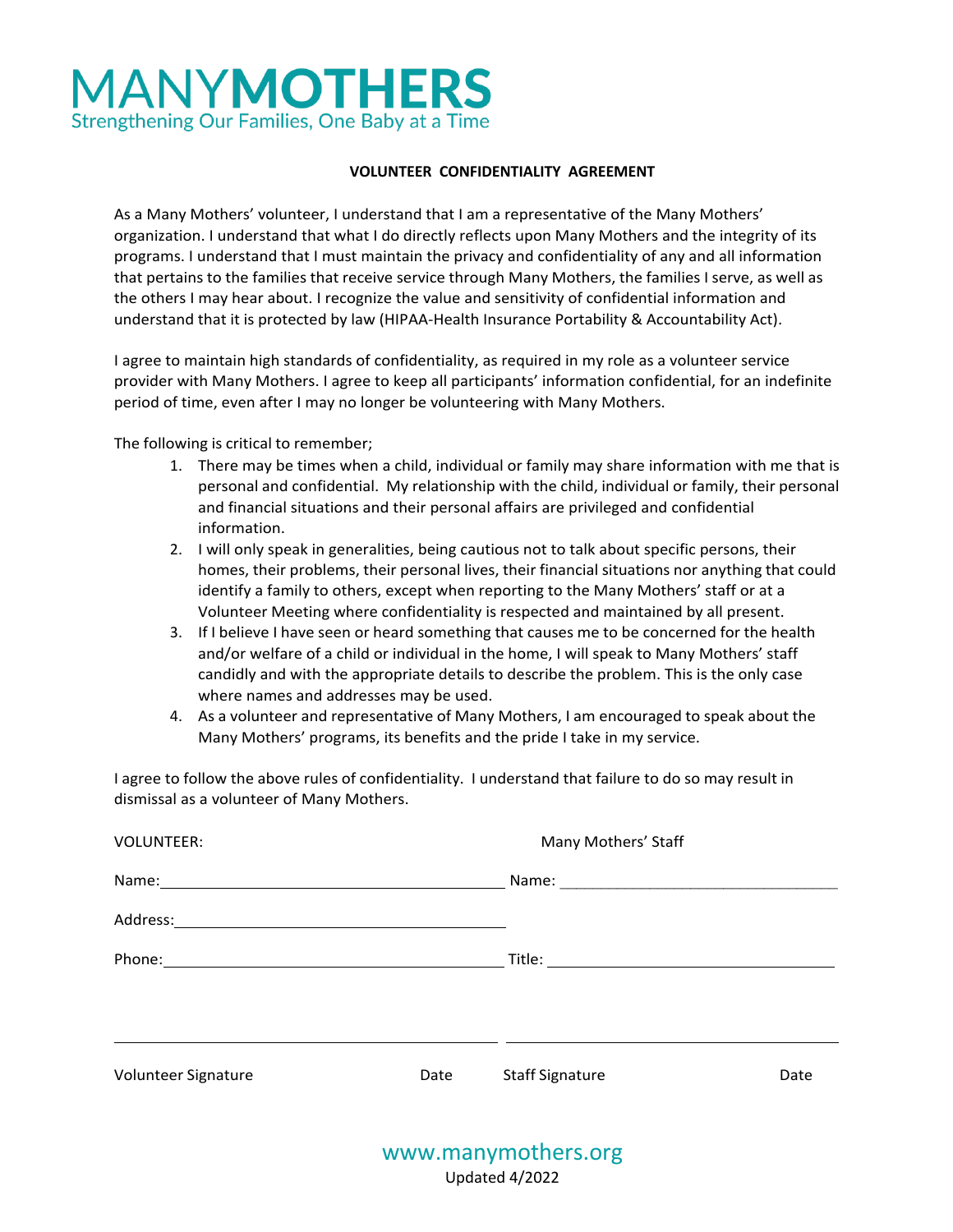# **MANYMOTHERS** Strengthening Our Families, One Baby at a Time

### **VOLUNTEER PHOTO RELEASE**

For good and valuable consideration that I acknowledge having received, I hereby grant Many Mothers and its legal representatives and assigns, the irrevocable and unrestricted right to use and publish videos and photographs of me, or in which I may be included, for editorial, trade, advertising, and any other purpose and in any manner or medium; and to alter and composite the same without restriction and without my inspection or approval. I hereby release Many Mothers and its legal representatives and assigns from all claims and liability relating to said photographs.

I have read and understand the above:

Name Signature Signature Signature Signature Signature Signature Signature Signature Signature Signature Signature Signature Signature Signature Signature Signature Signature Signature Signature Signature Signature Signatu

# **VOLUNTEER PLEDGE**

I appreciate the fact that Many Mothers is investing in me so that I may become a skilled, confident, in-home support provider for new families. I will make an earnest effort to attend volunteer meetings in order to further my education on empowering new caregivers, parenting issues, and volunteer peer support. In return, I will care for two to three families per year in a volunteer capacity.

I will not seek, nor accept, employment with the families I care for through Many Mothers for a period of one year after the Many Mothers' service ends.

I acknowledge that as a representative of this organization, I will be accountable for my actions, as well as what I say while volunteering. I pledge to uphold and continually enhance the wellearned reputation of Many Mothers. I will be reliably punctual for my family visits, respect the caregivers' opinions and confidentiality, address delicate situations tactfully and with grace, honor cultural differences, and validate the caregivers' situations. The support I offer will enhance the family through my compassion, sincere efforts and nonjudgmental support.

I will stay in contact with Many Mothers by promptly returning phone calls and emails. The staff will treat me with the same courtesy.

Signature of Candidate Date Date

Signature of Staff Date Date Date

www.manymothers.org Updated 4/2022